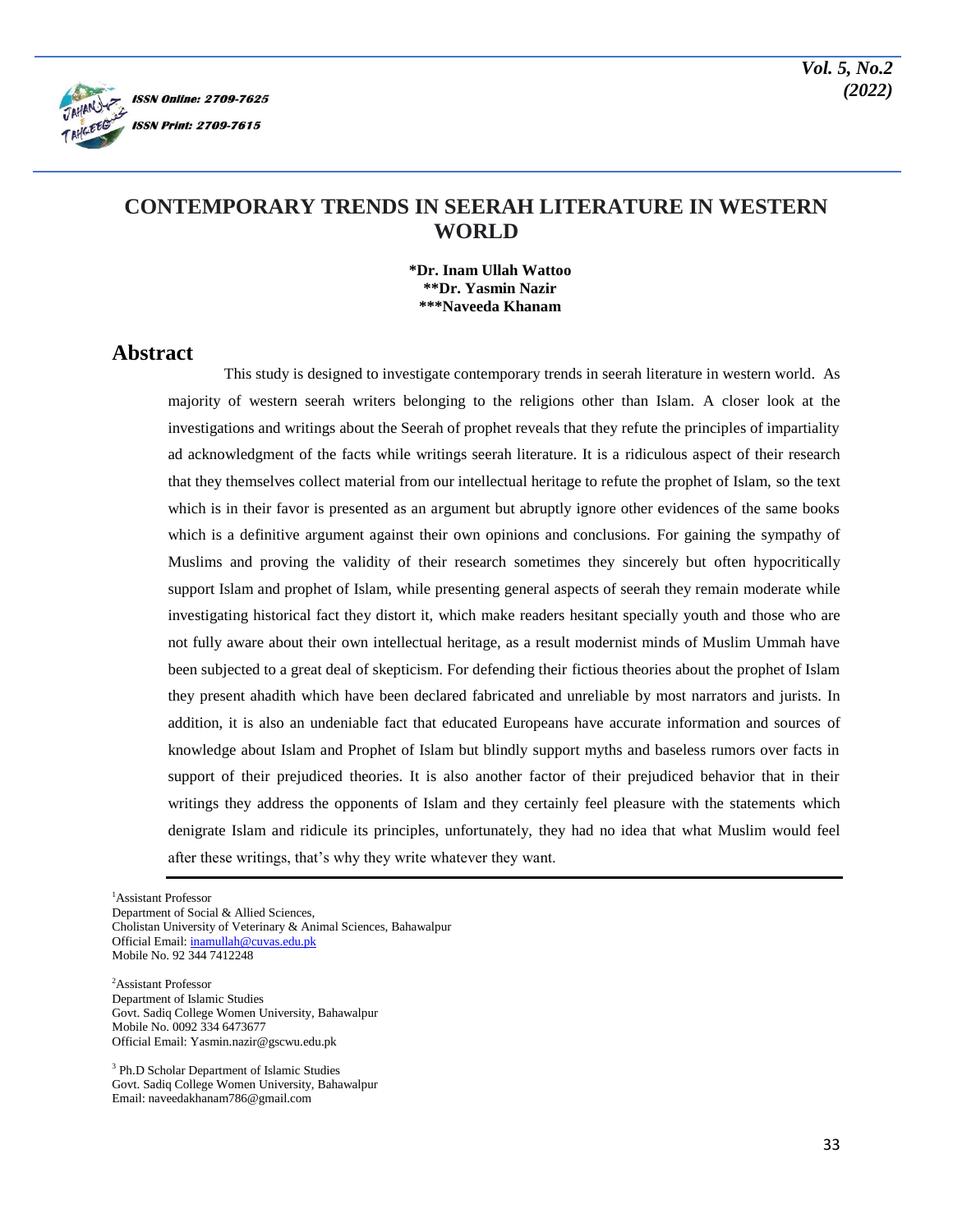

### **Introduction:**

There are a large number of writers who are not convinced of the Prophet's prophethood but for various reasons have a keen interest in the biography and history of Islam, such as the Jewish and Christian authors (known as Orientalists). Who has written numerous books on the biography and history of Islam over a period of almost a thousand years and are still writing with full enthusiasm. One of their scholarly achievements is that after a great deal of research, they traced the original and ancient sources and collected manuscripts from all over the world, edited them and also published their translations in different languages. In this way, they had provided such a vast body of knowledge on Islam that it is now inevitable for anyone who writes on Sira or Islam to benefit from his writings.

Their scholarly endeavors have generally been appreciated, but there has been a perception in Islamic circles that he did not use scientific honesty, impartiality and broad-mindedness in presenting his biography and Islam, but with misrepresentation and prejudice. They have deliberately distorted the events and made a concerted effort to distort the history of Islam.

Orientalists have written countless books on Islam, not only in English but also in the world and in other languages. What they want to say and explain about Islam, In this way, the true picture of Islam will not be presented to them. Besides, future generations who see Islam through the eyes of these Orientalists will also remain skeptical of Islam. In view of these circumstances, it is necessary to present a balanced and scholarly review of his writings, openly acknowledging his strengths and exposing his shortcomings. This is what has been attempted in the article under review.

Before critically examining the writings of Orientalists, one must also look at the circumstances under which these books were written in order to identify the factors that have been at the core of these scholarly endeavors. Here are some historical facts that will hopefully help you understand the nature of the matter.

Jews and Christians came into contact with Muslims at an early age. In the Meccan period of the life of the Prophet (PBUH), Jews and Christians had started objecting to the religion of Islam and in opposing it, they were sympathetic to the idol of Quraysh. This opposition intensified during the ten-year period of Madinah. Opposition to the Jews in particular and a variety of fiber optics continued unabated. Various objections have been raised by them against the revelation of the Qur'an Al-Hakim and the truthfulness of the Prophet (PBUH).

As Islam began to spread rapidly throughout the world and its popularity began to grow day by day, people began to take refuge in the embrace of Islam in droves. The reality of Islam and its enlightening teachings began to subdue the hearts of the people and the whole world began to believe in the greatness of Islam. Its life-affirming message dispelled the allure of other religions and religions and the code of conduct of nations and their teachings. It was also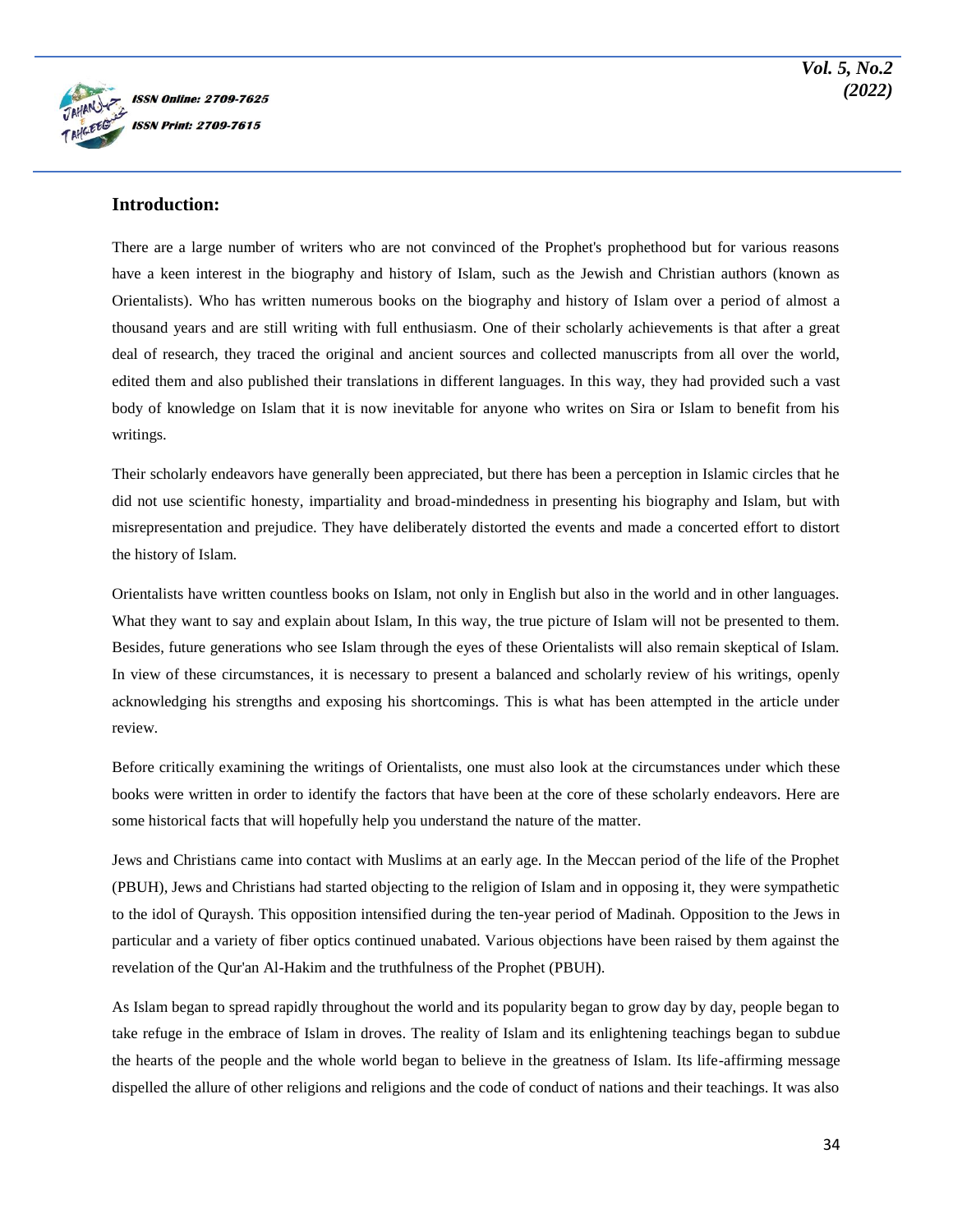

 $\overline{a}$ 

a fact that all the claims of religions of that time were proving to be hollow and useless for human society. They did not have a satisfactory solution to the problems that arose in human life. On such an occasion, Islam performed the important duty of the Messiah of humanity and presented itself as the best code of human life. The people responded to his invitation and fell in love with him. When did the enemies of Islam, especially the Jews and Christians, fear that Islam would prevail over us?

The birth of the Prophet (PBUH) in Bani Ismail instead of the Prophet of Israel increased the enmity of the Jews of Madinah and this enmity increased. The Prophet (PBUH) was tortured first and foremost because of his conspiracies and anti-Islamic activities. The fall of the Roman Empire, the occupation of Jerusalem by the Muslims, and the conversion of a large number of their own people to Islam were troubling to their ruling class, especially the clergy. The rise and conquests of Islam deprived the ruling class of Christians of political power, not only the interests of the religious class and the nobility and feudal lords, but also the merchants, but all this together with the flood of Islamic conquests was bad. Had failed, And they also feared that the footsteps of Muslims would be frozen in the rest of Europe. Therefore, all these sections made a concerted effort to reclaim their lost territories from the Muslims.

To achieve this goal, the political powers, the nobles, the feudal lords, the clergy and the merchants all came together. It was achieved by telling them that Islam is the greatest enemy of Christianity that it has destroyed the Christian world, that churches have been turned into mosques, and that Christians are being forcibly converted to Islam, that the cross is being broken, that Christianity is in danger." Arise and save your holy churches from this savage nation. A flood of Christian armies came from Europe seeking to sweep the Islamic world. This is known as the military flood and the Crusades, which lasted for centuries.

Leading scholar Ernest Barker (1874-1960), referring to the early Crusades, stated that Pope Urban II preached the Crusades and called it a jihad against "infidels".  $<sup>1</sup>$ </sup>

From the House of Commons, the pope took command of the war against Islam. The religious leaders of the Christian world were well aware that we can compete with the Islamic world only by establishing a military system. Islam was declared the special enemy of Christianity. The Christian governments of Europe united and fought the Islamic Middle East for two hundred consecutive years, from 1096 to 1296, at the behest of Pope Urban II, with the apparent aim of snatching the holy places from Muslim control. Some Orientalists have tried to give the term a broader meaning and have called every confrontation with the Nation of Islam the Crusades.<sup>2</sup>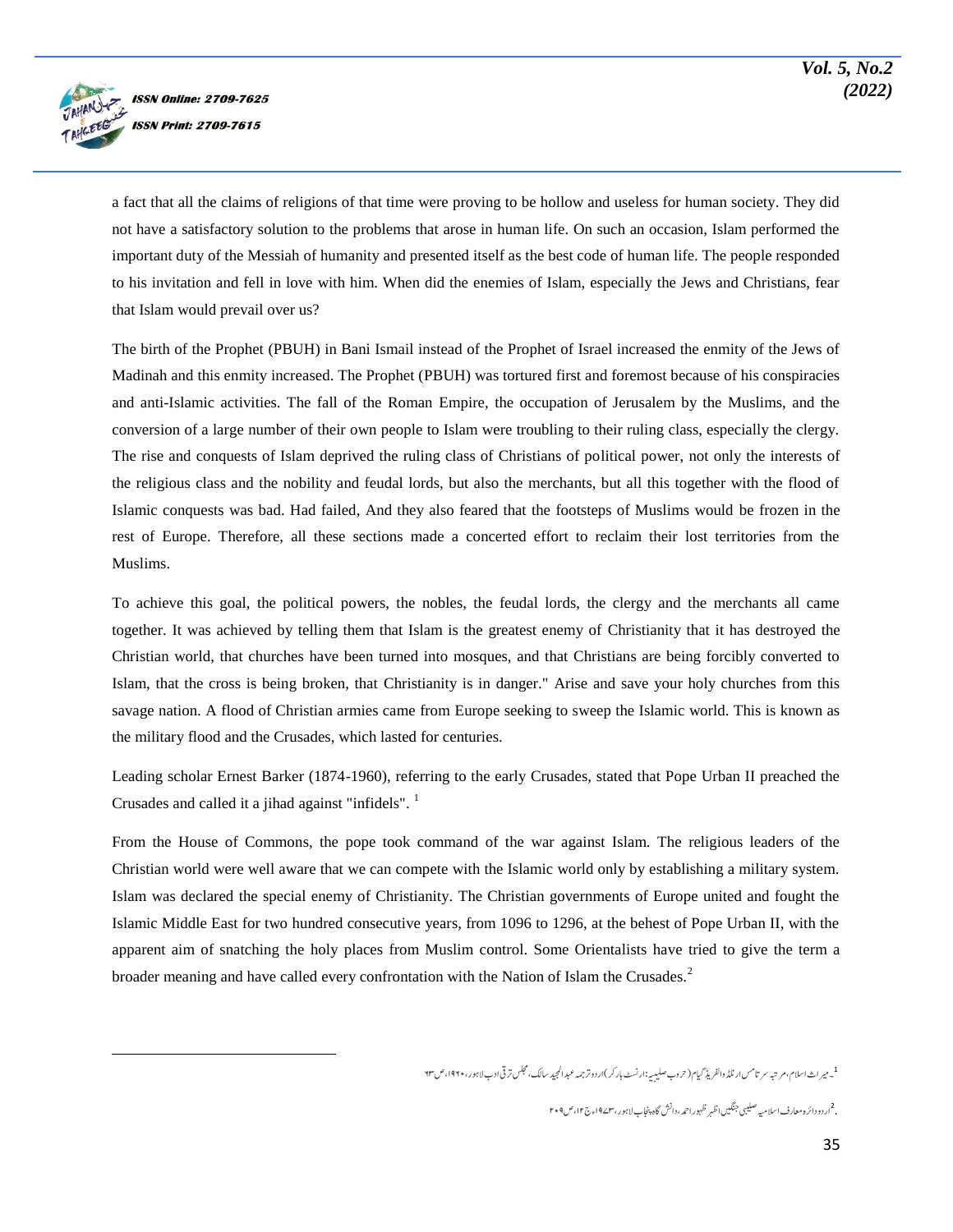

This is the time when not only the educated but also the serious writers not only spread lies, rubbish and ridiculous things to provoke the people but also make very serious allegations against Islam. The failure of the Crusades, waged by religious leaders, further fueled Europe's hatred and bigotry. He then attributed the most painful things to the Prophet to turn his defeat into victory. Against this background and environment, it is not difficult to understand how much scientific honesty there will be in what was written on Sira and Islam and in the spirit under which it was written.

In an atmosphere of hatred and enmity while poisoning is going on everywhere and disgusting propaganda against Islam is going on, the educated class is also swept away. This flood could be stopped only by those who have the correct knowledge of Islam, who work with honesty and integrity and whose critical consciousness is awake and strong. But this was the only class that disappeared in Europe.

#### **Orientalist art of biography:**

What were the sources of objections from medieval Orientalists? Some of the baseless and ridiculous things that the losers and the runaway soldiers had made famous in Europe were also copied by the serious writers without any hesitation, but where they felt the need to fabricate their own fictional stories. Defaming Islam, denouncing it as a false religion and doing evil to it was considered a service to Christianity, and misrepresentation was justified for it. He writes:

> *"Few great men have been so maligned as Muhammad. Christian scholars of medieval Europe painted him as an impostor, a lecher, and a man of blood. A corruption of his name, "Mahound" even came to signifythe devil"<sup>3</sup>*

Very few great people have been slandered as much as Muhammad (pbuh) has been slandered. Christian scholars in medieval Europe portrayed him as a deceiver, a luxury, and a bloody man. Even a distorted pronunciation of your name has been made synonymous with Mahoond (God forbid) Satan. " Even though copying Kufr is not Kufr, it is still very difficult to copy what has been said in the name of the Holy Prophet. For example, it was written in connection with the death of Hazrat:

#### *"That he was eaten by dogs ………or by pigs"<sup>4</sup> .*

With the passage of time, the age of wisdom in the West changed, and they began to raise objections to the Prophet's biography on scientific grounds (but) with very little emphasis and hypothetical arguments. He attributed every bad thing to you. Create anecdotes, tell stories of birds and sparrows, create heartbreaking tales of savagery. He fabricated the myth of the well, prepared stories of sickness, expounded the conditions of revelation and made the spirit unconsciously delusional, imposed polygamy on selfishness, interpreted the hardships of the Prophet (PBUH)

 $\overline{a}$ 

<sup>3</sup> *Encyclopeadia Britanica, 1984, "Muhammad" Vol 12 p 609*

<sup>&</sup>lt;sup>4</sup> Islam and the west, p40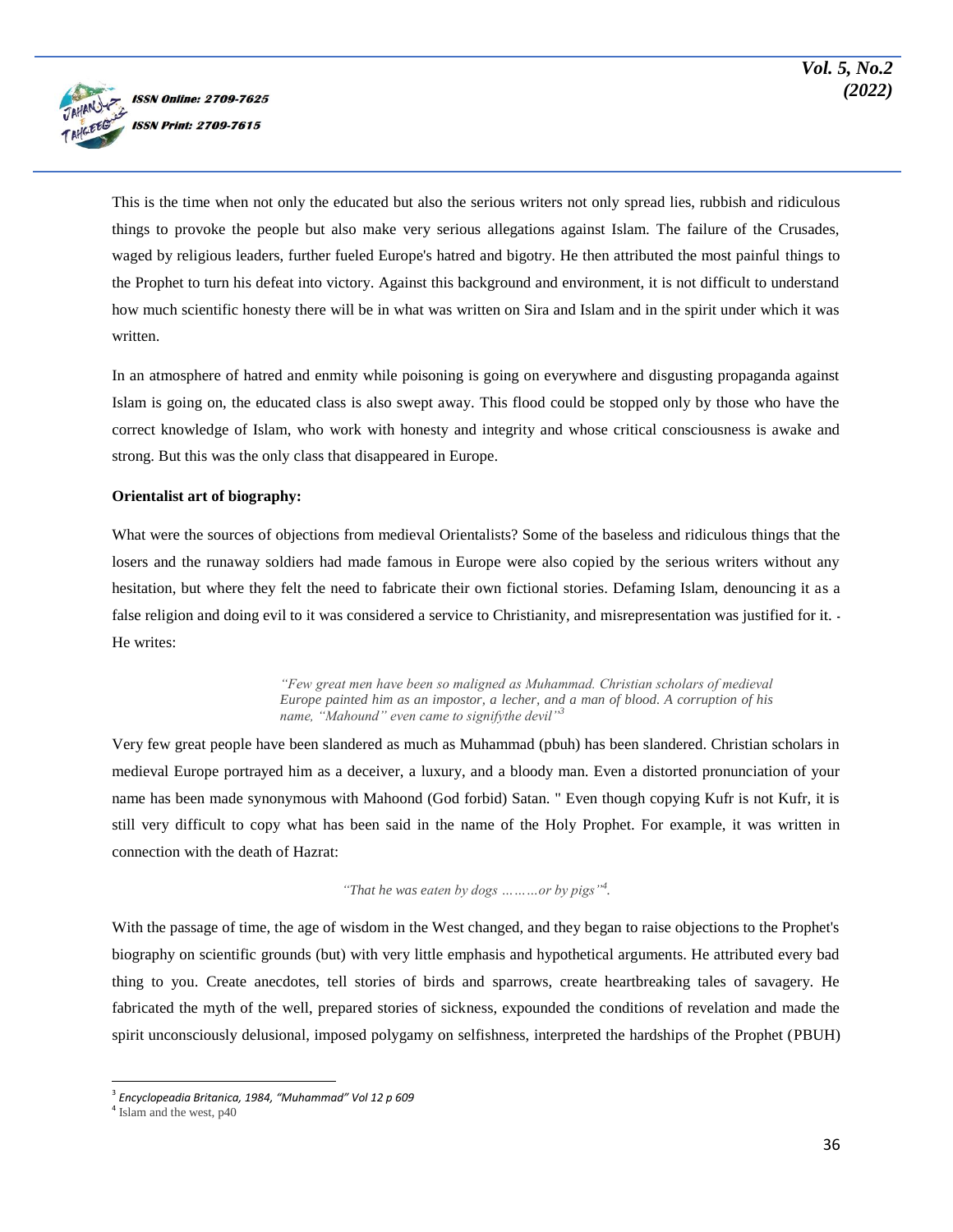

 $\overline{a}$ 

as luxury. Proved Islam to be a violent religion and proclaimed the homeland of Khurasan to prove its connection with the Prophet's forefathers, Genghis Khan, arranged a supposed trip to Spain, beat the drums of so-called education from monks, Christians The storytelling of training in the army, the fictitious order accusing the blood of the thighs, the accusation of Christian duty and divinity, then the crook changed and forced the demons of hell to seek refuge. Negative emotions always bleed for justice. The West knows the facts, but prejudice and enmity still cling to the mind. $5$ 

Also, how much nonsense has been said can be gauged from the fact that Norman Daniel had to start his book with the words:

" انقل الکفر لیس باکفر"

These words are generally written by all Orientalists. References to them can also be found in "Islam and the West". For example, pp. 3,5,6,40,68,79,92,97,101

It is not that authentic Islamic books were not in their knowledge or out of reach. A significant number of Orientalists have been so in modern times. Those who have generously used their mental and intellectual abilities in the study of Islamic sciences and have dedicated their lives to it.

"Islamic manuscripts that had been deprived of sunlight for centuries became acquainted with broadcasting and escaped the neglect and favor of ignorant and incompetent heirs. How many scholarly sources and important historical documents first came to light as a result of their efforts and scientific interest and passion which enlightened the eyes of the scholars and researchers of the Eastern world and furthered their work of knowledge and research. Orientalist AJ Wensinck (1882-1939) has compiled a very detailed index for the extraction of hadiths from fourteen books of hadiths and biography. In the same way, he has also supervised the compilation of the dictionary of the words of the Prophetic Hadiths. The Orientalist G. L. Strange (1854-1933) and his book "Lands of the Eastern Caliphate" (Geography of the Eastern Caliphate) also fall under this category. All these writings and scholarly and research endeavors are proof that these writers and editors have not spared any effort in their struggle and have given full proof of their sincere devotion to their subject in this long life of study and effort.

The famous German Orientalist Allama Bro Kelman is one of the greatest Orientalists of our century and undoubtedly an unparalleled scholar of Arabic literature. Cannot be presented in the bill. Also from Ibn Al-Nadim's "Al-Fahrist", Mustafa Tash Kabradizada's "Muftah Al-Saadat", Haji Khalifa's "Kashf Al-Zanoon", Ismail Pasha's "Idhah Al-Maknoon" and "Hidayat-ul-Arfeen" and Yusuf Ilyan Allama Brockman's history of Arabic literature is by far the highest. Today, it is impossible to imagine a library of Orientalists without this priceless book of Allama Brooklyn.

5 . ڈاکٹر عبدالقادر جیلانی،اسلام، پیغمبر سَلَّاتِیْتِکُم اسلام اور مستشر قین مغرب کاانداز فکر ،۷۰۰ م،ص ۱۲۲و ۲۹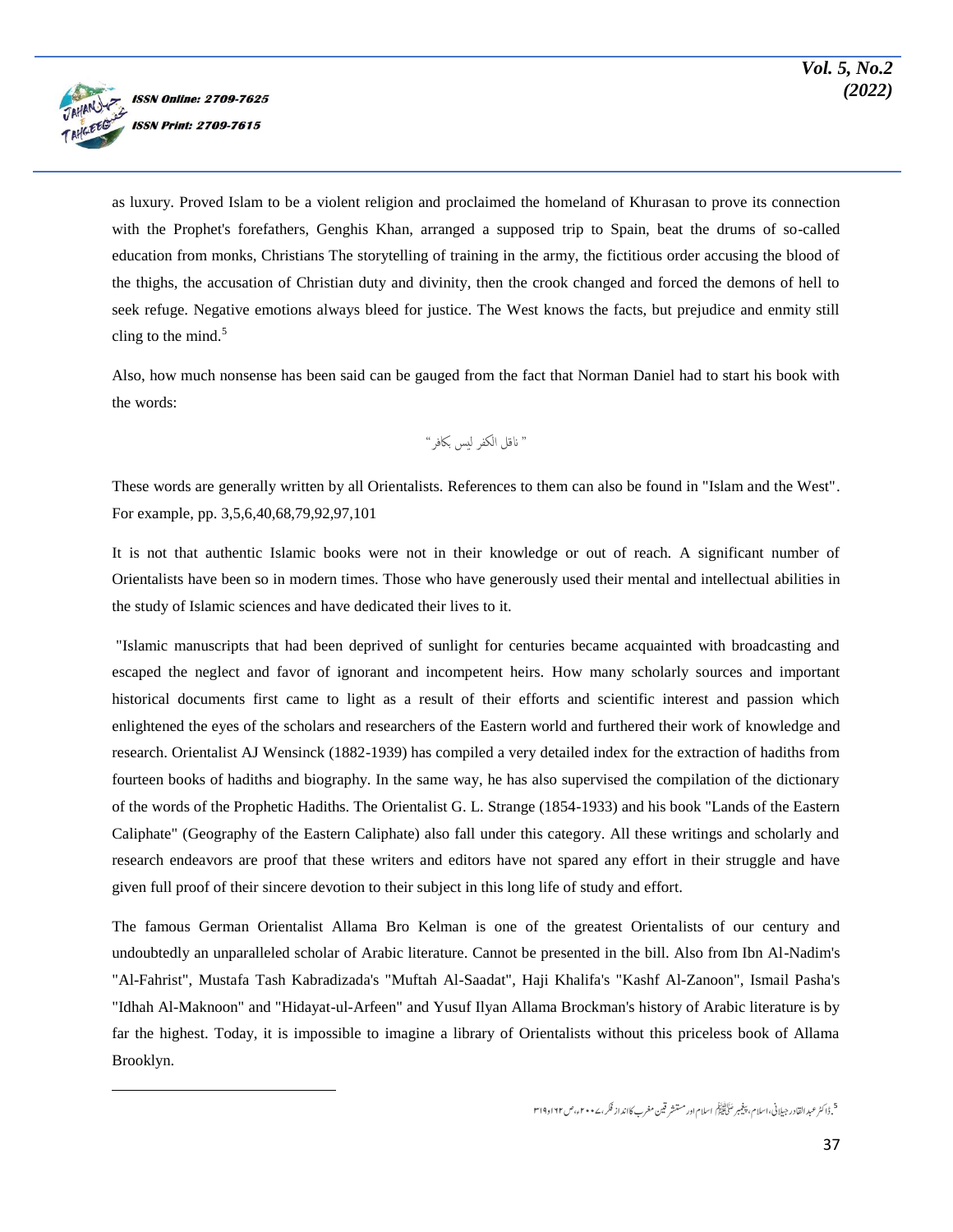

But it is the same Allama Bar-e-Kalman who, after becoming a staunch Christian and writing the history of the Muslim world with the feelings of preferential privileges and privileges of the European nations in his heart, continues to write such awkward things that many countries The book had to be banned from entering their countries. ۔ Therefore, the entry of this book is also closed in Pakistan. Dr. Abdul Qaddos Hashmi writes: I read this book. I am amazed that this great scholar of Arabic books gives the name of books. Tells the name of the author and the year of his death. It also tells in which libraries and where the book is available. Why don't you ever open the books and read them. First of all, read books very little, those who read did not consider their traditions, then the causes and consequences were created in such a way that such strange causes and results could not come in the mind of a person. Why did this happen? The answer is nothing but that while writing history, his mind was the mind of a fanatic and his heart and mind were occupied by the ideas of the superiority of European nations.

It is an undeniable fact that at least the educated Europeans had the correct knowledge of Islam. But in their blind support of Christianity, they preferred myths and baseless rumors to facts. One of the reasons for this was that in his writings he addressed Christians, and wrote for them. And the Christian masses were certainly pleased with the statements that denounced Islam and mocked its principles. The writers had no idea what the Muslims would say after reading these books. That is why he used to write whatever he wanted without any hesitation.

Despite all the hostility and hatred, Orientalists were compelled to recognize Islamic tolerance in view of these rules of Islam and their just and generous measures. Thus the French Orientalist Muse Sedillet writes in "Summary of Arab History"

> *"The clear evidence that those who call Islam a barbaric religion have a dark conscience is that they do not see the obvious signs that have erased all the evil traits of the Arabs that have been prevalent throughout the country for so long. The Qur'an eradicated vile rituals such as revenge, perpetuation of family feuds, malice and oppression, child molestation, etc. Most of these things were and still are in Europe.***<sup>6</sup>** *"*

British author Kiran Armstrong has written a valuable book on Sira-e-Taiba. He authored a book, Muhammad, a Western Attempt to Understanding Islam. While acknowledging this historical and undeniable fact, I write:

> *"Muhammad…Founded a Religion and a Tradition that was not based cultural on the sword. despite the western myth. and whose name Islam, signifies peace and reconciliation***<sup>7</sup>** *"*

In these words, Arthur Gillman, one of Europe's greatest intellectuals, pays tribute to this exemplary demonstration of religious tolerance and general forgiveness on the occasion of the conquest of Mecca by the Prophet Muhammad (PBUH).

6 .ایم سیڈلیٹ: خلاصہ ُ تاریخ عرب،اردو تر جمہ عبد الغفار، نفیس اکیڈ می کراچی، طبع ۱۹۸۷ /،ص:۳۳

 $\overline{\phantom{a}}$ 

<sup>7</sup> .Karren Armstrong: Muhammad a Western Attempt to Understanding Islam. London 1992. P 266.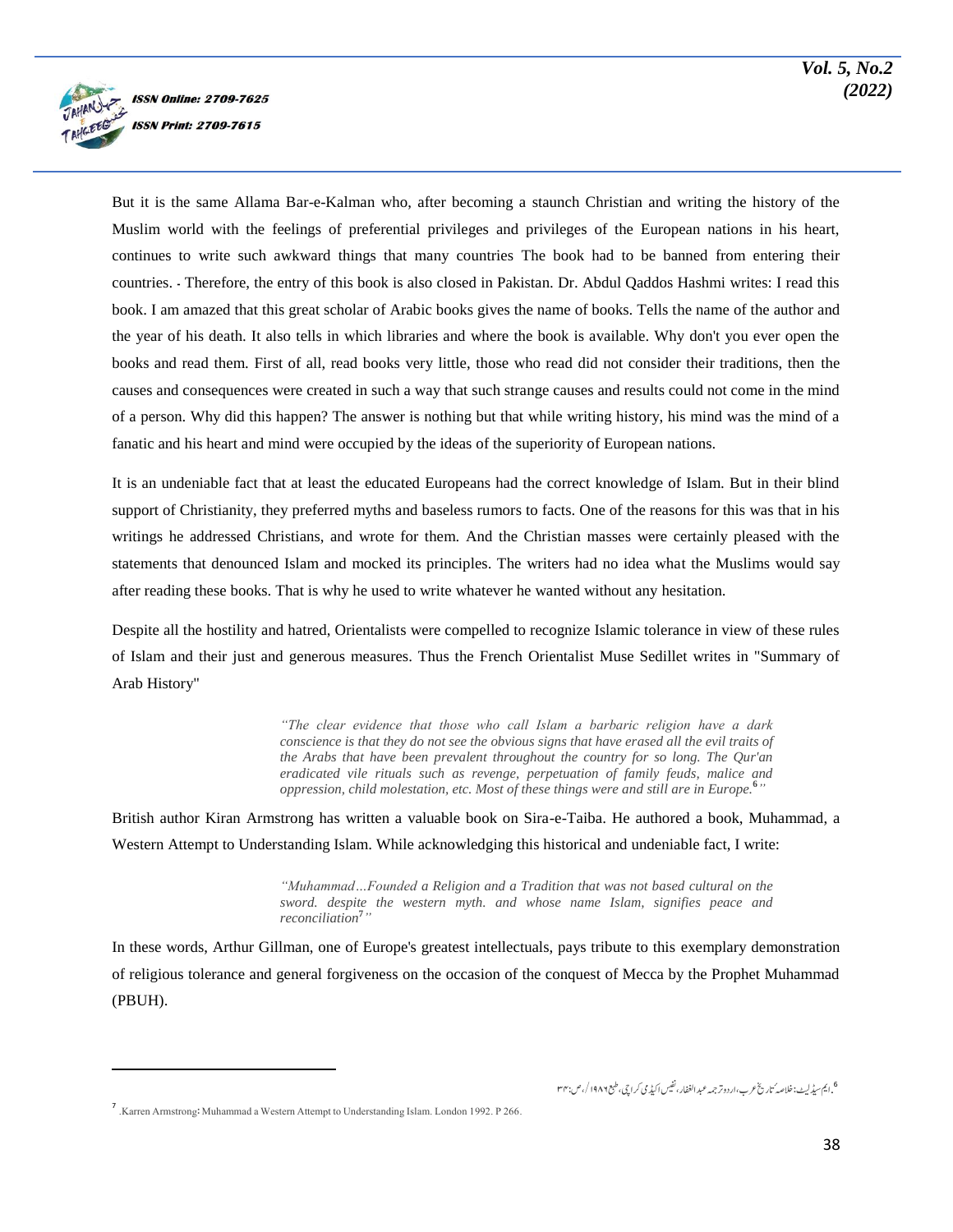

*The victory of Muhammad (PBUH) was in fact the victory of the world. It was a political victory. They eradicated all traces of self-interest and uprooted the tyrannical monarchy. And when the proud and arrogant chiefs of the Quraysh stood like humble criminals with their heads bowed, Muhammad (PBUH) asked them: What do you expect from me? Mercy. O generous brother, have mercy, "he said. He said: "Go, you are all free."***<sup>8</sup>**

The books that have been written in Europe so far on the Prophet Muhammad and Islam are flawed in that they contain mostly unauthentic events, some prejudices have been used and not all aspects of events have been examined. We then assure you that we will use impartiality to narrate the authentic facts and to analyze the causes and effects in a reasonable manner. In this way, readers get the impression that their books, at least, do not contain the nonsense that medieval Christians or Jews used to write. These artists then describe the political, economic, social, and religious situation in Arabia at the time of the Prophet Muhammad's resurrection, examine the traditions, and draw some maps as if the Arab lands were a religious leader. Was feeling the need.

With this in mind, they gradually open up and say that Hazrat Muhammad (PBUH) formed a new religion by combining the polytheistic beliefs of the Arabs, the ignorant customs, the beliefs of the Jews and some of the principles of the Christians and gave it the name of Islam. ۔ Circumstances compelled you to claim prophethood, so you made this claim. The pressure of the situation and the different effects caused you a special kind of condition and in that condition what you said was called Qur'an. You consider these impressions to be revelations from God. It is particularly emphasized that most of what is said in the Qur'an is what you have heard from time to time from Jews and Christians. The Arab tribal and economic system was such that they did not accept the principles you proposed.

Eventually seeing the favorable conditions in Madinah, Hazrat Ain went there. As economic pressures increased, they attacked the caravans of the Quraysh, looted them, evicted the Jews from their lands, and massacred one of their tribes, which is a disgrace to Islam. After praising your worldly understanding, they say that your marital life is questionable from European point of view, otherwise it is not much more questionable from the point of view of Arabs and Easterners. Then they criticize jihad, jizya, number of marriages, divorce, slavery, destiny and other principles of Islam and in this way they are doing it as if in sympathy of Muslims. This is exactly what the bigoted Christians and Jews used to say a thousand years ago. He used to say "false prophet". Such words are not used by modern Orientalists but they say so clearly that you know that you are a prophet, that is, you were not really a prophet. The result is that your claim of prophethood is not true. In this way, the spread of words, the confusion and the magic of the words are said to be the same as what the Jewish and Christian fanatical writers used to say before them, the only difference being that "modern ideas" , Lays out acceptable and deceptive layers of "research and criticism" so that Muslims do not get angry at first sight.

 $\overline{a}$ 

<sup>8</sup> Arthur Gillman : The Saracens, London, p 184, 185)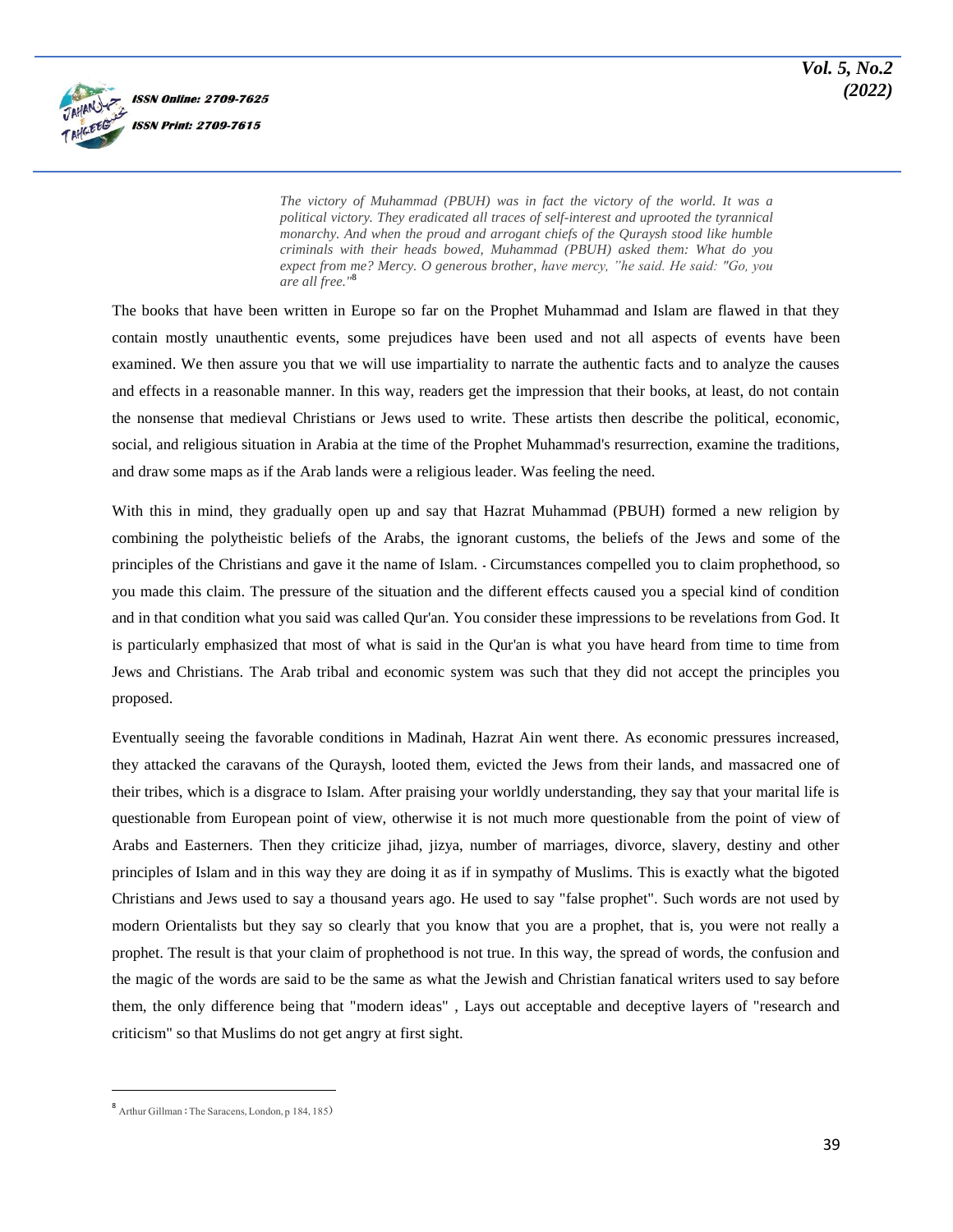

Therefore, it was decided to acknowledge some of the virtues of the Holy Prophet (PBUH) and at the same time to make this confession ineffective, some unrealistic justification should be given which would not allow the virtue of Muhammad to be revealed to the readers. O, Nicholson Reynold Alleyne Nicholson (3-9 CE) has acknowledged the sincerity of the Holy Prophet (PBUH) in the preface to the translation of the Qur'an by Palmer Edward Henry Palmer (2-9 CE), but refrained from saying so.

> *When the Prophet (peace and blessings of Allaah be upon him) became a ruler and a legislator under the pressure of circumstances, it was a psychological necessity for him to continue to consider himself the chosen source of divine messages. "***<sup>9</sup>**

Allama Dennis Sora, a renowned professor at the University of London, in his book "History of Religions" has been filled with the full force of the unspoken objections about the Quran and the Prophet (PBUH) and the lies spread by the Orientalists before him. The book was published from London in 1933. He seems to be such a non-partisan and unbiased author in his statement that no one seems to have any room to doubt his intentions. Explain that

> *"Perhaps Muhammad is the only one of the great founders of religions whose personality is historically clear and whose superstitions have not obscured his personality."<sup>10</sup>*

And after that, in a devout manner, they praise the deeds of the Prophet (peace and blessings of Allaah be upon him) and pay homage, but after that they also say that

> *Undoubtedly, the Arabs worshiped jinn and spirits and believed in the presence of spirits in cell statues. Apart from these, there were also separate idols of the tribe. Islam destroyed all these idols. Only one Black Stone remained, perhaps because it was meant to honor Hazrat Ibrahim Khalilullah, or perhaps it was a political act intended to preserve the mutual consensus of the Arabs.***<sup>11</sup>**

If you study in depth, you will come to the conclusion that all the nonsense and nonsense that European writers have said about the Prophet from the ninth, tenth to the end of the nineteenth century has been called by the famous Orientalists of the twentieth century. Hesitation repeated with the same nonsense.

Thus Arnold J. Toynbee (A.J. Toynbee 1889-1975) is a famous modern historian who studied religions in depth. And in his great work, the study of history has expressed a generally reasonable attitude towards Islam. There was a positive opinion about Twin Bee that he presented samples of his scholarly research in his books and his personality was considered as a source of international references. But he also compared him to the warrior Caesar. If he had studied the two personalities scientifically and rationally and logically beyond prejudice, he would have had to think a thousand times before giving such an opinion about the Holy Prophet. Behavior is the worst insolence and humiliation in the glory of the Prophet.

 $\overline{\phantom{a}}$ 9 .Referring to Islam, the Prophet of Islam and the Orientalists' view of the West, oxford press 2004, P:78

<sup>&</sup>lt;sup>10</sup>. Allama Dennis Sora, ,History of Religions, Oxford 2002, P:121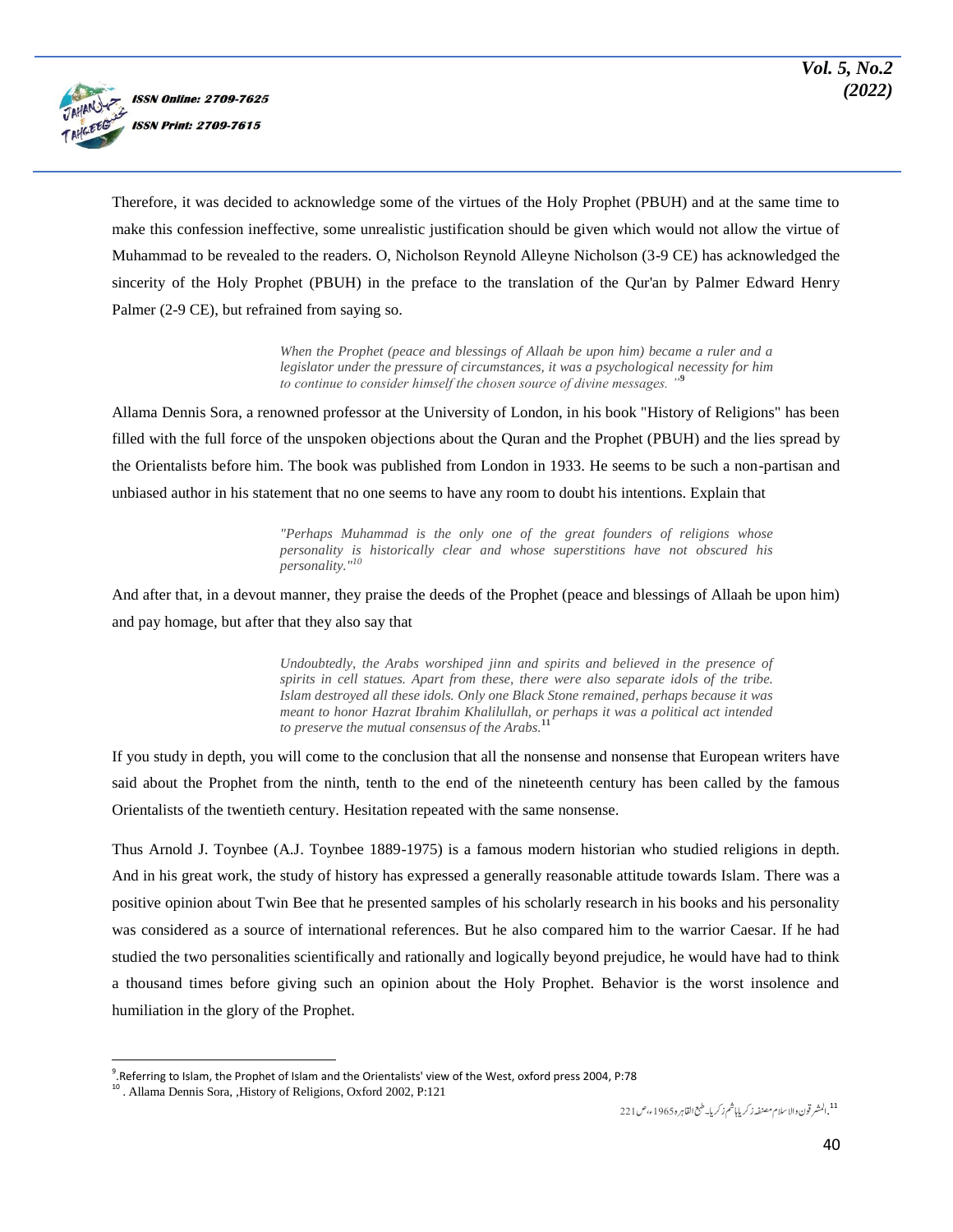

The objections raised on the Prophet's biography in a planned manner cannot be termed as the efforts of a few, but rather a large number of such people. ۔ Joseph White, Humphrey Prado, Reski, Reland, Reski, Edmund Dotte, St. Hillary, The Ancona, Simon Oakley, Edward Gibbon, George Sell, Goethe, Thomas Carlyle, Devon Pot, Boss Worth Smith, Stanley Lane Poole, Renan, Washington Irving, H. G. Wells, Kaitani, Baker, Garm, Wilhausen, John Kramer, Noldicki, Springer, Dozi, Gold Zehr, Weber, David Margo Leth, Henry Lehmann, William Meyer, etc., made the biography of the Prophet more or less the subject of discussion.

Many of them have stumbled, knowingly or unknowingly, while discussing the biography of the Holy Prophet (PBUH) and have expressed their ulterior motives somewhere.

> *"Their objections contain poetic skill which is not easy for the common man to reject. These objections are pleasing to the Christian world, disturbing to the Islamic world and misleading to the neutral people."<sup>12</sup>*

Today, not only are the old accusations reshaped and the same old ideology is molded into new words, but films, dramas and cartoons are also used to propagate these accusations. Dr. Abdul Qadir Jilani writes:

> *No other personality of the universe has become so much a topic of conversation as the all-round personality of the Servant of the Universe. If they were considered as poets, sorcerers, insane and fascinated, then Sadiq, Amin, Waleem and Kareem would also acknowledge them. Understand the reflection, put your mental ugliness into words and keep imagining it as a biography ".***<sup>13</sup>**

Maulana Syed Abul-Ali Maududi writes:

*"These evil people, in the name of knowledge, first decide their place in the*  investigation that the Qur'an is not to be considered as a destination from Allah. Now it *is necessary to prove from somewhere that what Muhammad (pbuh) has presented in it are articles and information stolen from such and such places. The folds of the earth and the sky are joined so that the disgusting becomes disgusting and man is compelled to say that if his name is scientific research then curse is on this knowledge "***<sup>14</sup>** *.*

<sup>13</sup>. اسلام، پیغیبر سَلَمَ السِّلِيمَ اسلام اور مستنشر قین مغرب کاانداز فکر ،ص ۱۹۱۔۱۹۲ <sup>14</sup> . سید ابوالا علیٰ مو دودی، سیر ت سرور عالم صَلَّاتِیْتِکُمْ، دیلی، ج ا،ص ۴۲۳

 $\overline{a}$ <sup>12</sup>. Referring to Islam, P:98